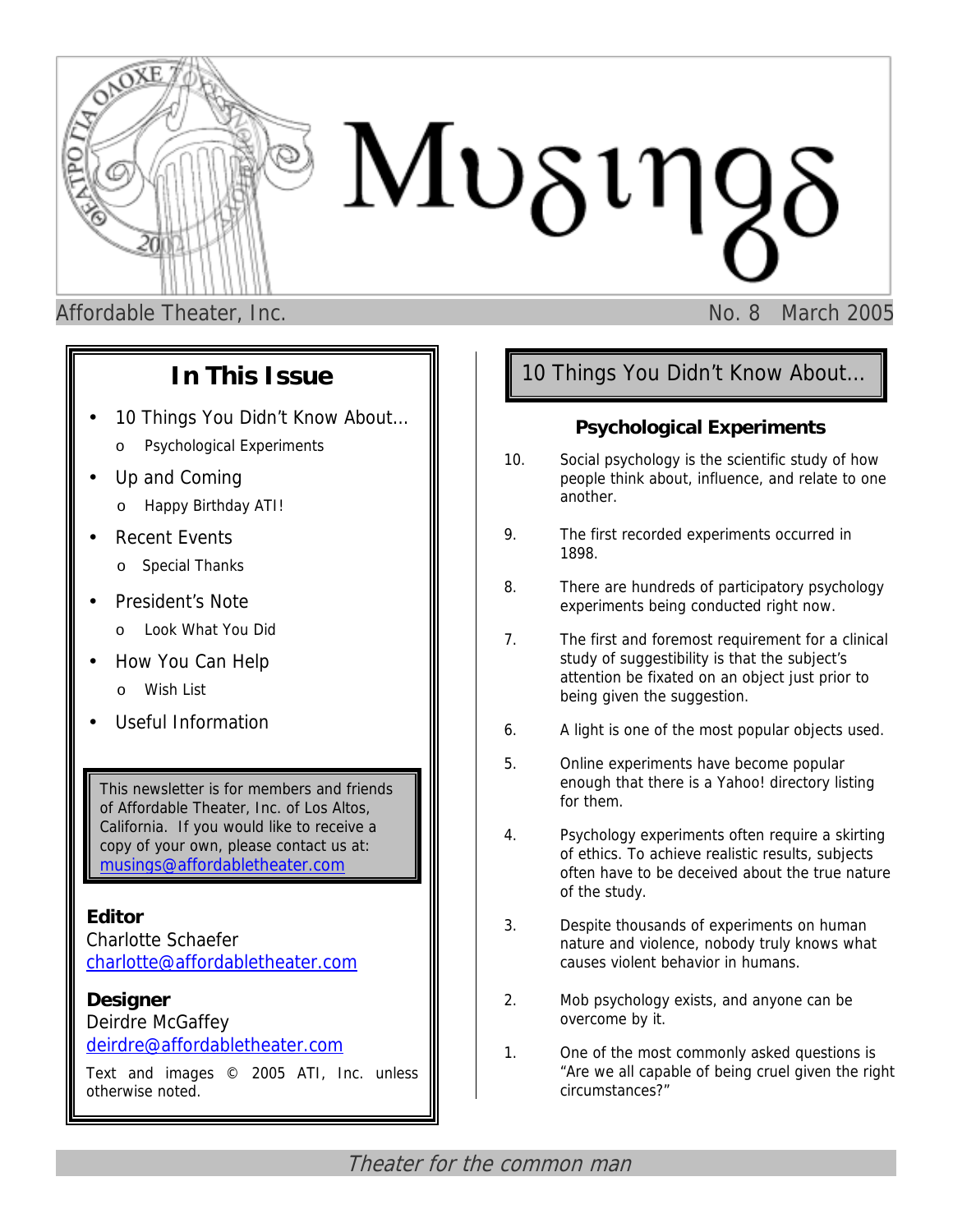# Up and Coming **Recent Events**

# **Happy 3rd Birthday ATI!**

We all remember that day way back in 2002 when State Secretary Jones lifted ATI up, swatted it on the bottom, and declared it to be a theater. Well, this year we think we're old enough to have our first birthday party, and we'd like all of you to come help us celebrate.

Since we're all about celebrating our achievements, we will be giving you all a chance to see the show that took ATI to Oregon. This is your chance to see the AACTFest California State Champion show A Game.

ATI has grown by leaps and bounds in its first three years. We started with free shows at outdoor events, within 6 months we were performing at schools, and shortly after that we held our first public fundraiser. In the following year we increased our appearances in schools, created our first show written specifically at the request of a teacher, and had our second fundraiser. In 2005 we performed in the AACTFest as the representatives of the State of California, and have already put plans in motion for Julius Santa our third fundraiser to be held in December.

Come join us for cake and ice cream in August. Doors will be open to all ages, though the show does have some strong emotional content and violence, so it may not be appropriate for young children.

Come see what Affordable Theater is up to now, and how you can be a part of it!



## **Special Thanks**

Creating a one-act show that could be taken on a 13 hour road trip was a challenge above and beyond our normal scope. With the dedication of our volunteers, the perseverance of our director, and the ingenuity of our techies we were up to the challenge, but beyond the every day work there were those who stood out by doing much more than was expected of them.

We want to make sure that these three realize that we appreciate all their work, and how much we look forward to working with them in the future…



To Ashley Locklear, who created a Baker we won't soon forget, and who was missed on our journey.

To Judy Pierce, who learned everything and remembered most of it.





To Nicky Robinson, who stepped into the void, and saved us – as usual.

To these, and all the volunteers and donors of Affordable Theater, our eternal gratitude.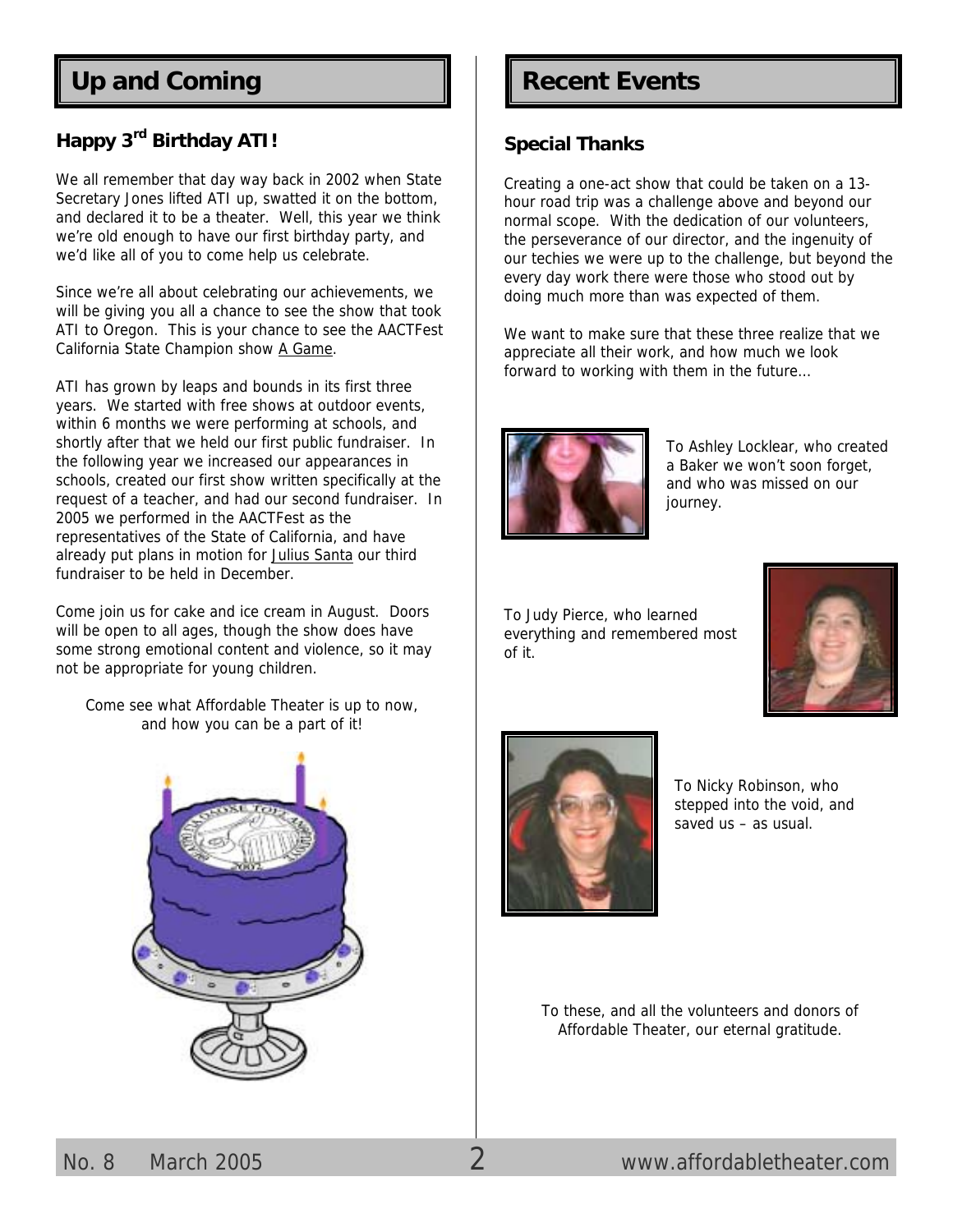# **President's Note President's Note**

## **Look What You Did**

#### What did I do?

You sent us to Oregon for the AACTFest Regional competition. This year, Affordable Theater's production of Dennis E. Noble's A Game, won the California segment of AACTFest. As the California winner, we were qualified to compete against the winners from the rest of Region VIII, specifically Nevada, Arizona, and Hawaii. You may notice that Oregon was not included in that list, that's because they are part of Region IX. Indeed, in order to have the largest festival possible, the Gallery Theater in McMinnville, OR agreed to host a combined festival for Regions VIII and IX.

### I did that?

Yes, you did. All of you. And here's how. Remember that fundraiser you attended in December? Well, at that fundraiser, we raised enough money to cover our entry fee and many of the expenses of the trip. Those of you who donated clothes or fabric might have recognized bits and pieces of various costumes. Many of you ran lines with actors or volunteered to work tech at rehearsals when our techie needed the night off. You called and emailed and offered support. You supported a play most of you haven't even had a chance to see. We cannot thank you enough.

### Why did I do that?

You did it for many reasons. Mostly, you did it because it was good for the theater. Why was it good for the theater? Well, this was our first chance to directly compare ourselves to other theaters. To go up against our peers and see how we look. Let me tell you, we

look pretty darn good. No one in Oregon thought we were a young theater. Many people expressed surprise when they heard it was our theater's first competition. Even more said they hoped to see us again at regionals two years from now.



Which is good, because we intend to be there.



You also did it to give us the chance to interact with other theater people. It's easy to get so focused on our own theater that we forget that other people are working at the same thing. They're facing the same issues and finding their own solutions. Sometimes their solutions are better than ours. Sometimes they aren't. There was no doubt about the fact that we had the niftiest piece of tech in the entire festival. Our beloved technical director spent a great deal of time explaining to all and sundry how to build a chair that can support the weight of a full grown adult, but still fall apart on command. Everyone agreed she's a genius. We already knew that. On the other hand, they reminded us how important it is to have a good stage manager. It's been awhile since we've had a stage manager of any sort, we'd gotten used to having our actors do most of the tech work. Paula Terry of the Gallery reminded us that having someone who is not on stage but who knows the stage, and the show makes the entire process go far more smoothly. The fact that she is a truly excellent stage manager was just an added bonus.

As if all this weren't enough, we watched theaters from all over the Western states put on shows that could be set up and taken down in ten minutes. Some of the little tricks they used will be showing up next time we do a show for a class that only has access to a room for a limited amount of time. There's so much more I could tell you about: time spent swapping stories with other actors and techies, a conversation with a man who's run a theater without a building for over twenty years, an understudy who learned her lines in two days, but there isn't time or space. Let me just say that it was an adventure that has made us better as a theater and we intend to repeat it.

#### So it was a good thing?

Yes. Oh, yes. And we couldn't have done it without you. Thank you all, so very much.